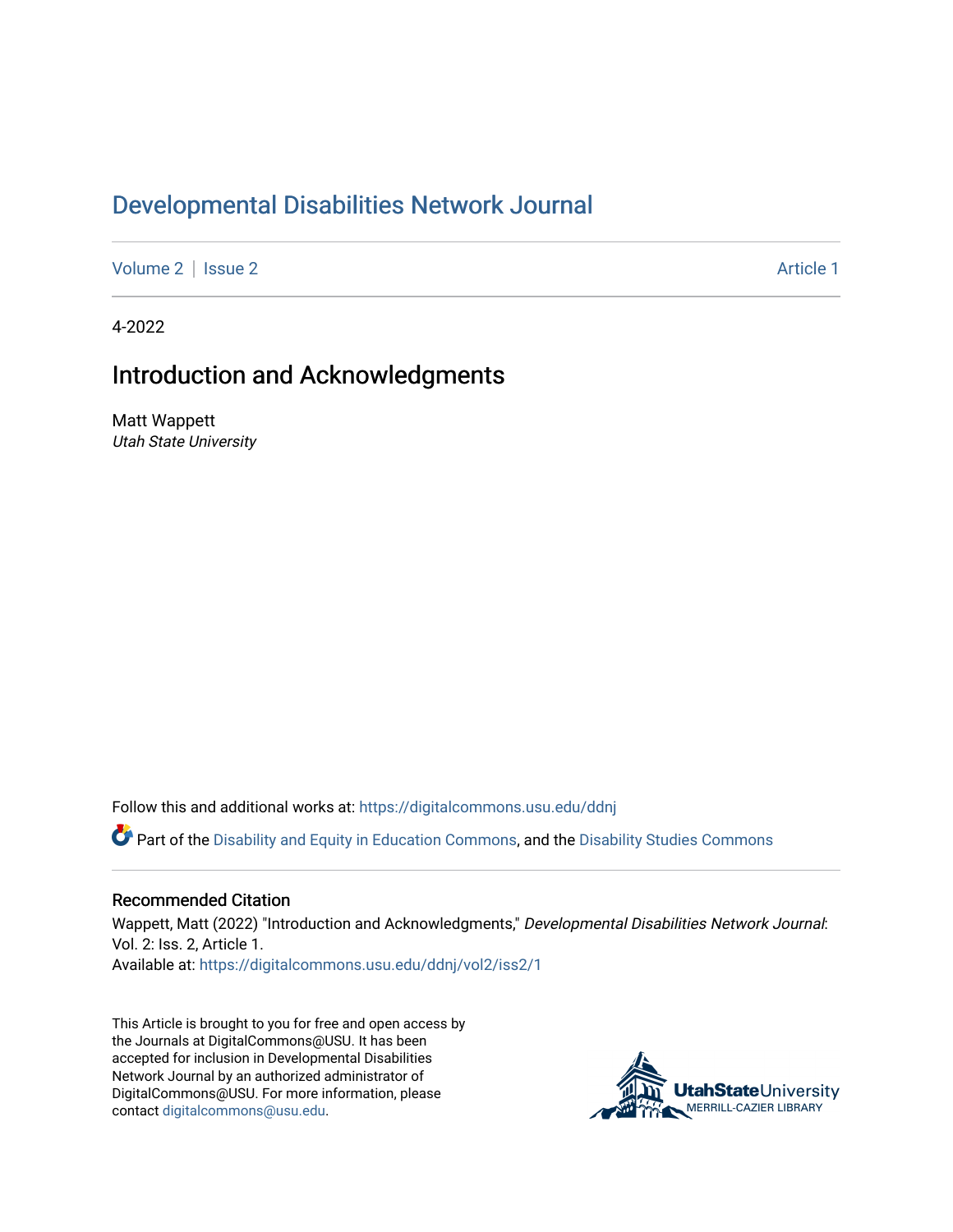## **Developmental Disabilities Network Journal**

The *Developmental Disabilities Network Journal* (DDNJ) is a peer-reviewed, open-access journal published two times per year by the Institute for Research, Policy & Practice (IDRPP), Utah State University, Logan UT 84322-6800, USA. The journal is available online at [http://digitalcommons.usu.edu/ddnj.](http://digitalcommons.usu.edu/ddnj)

©2022 USU Institute for Research, Policy & Practice. Material appearing in the DDNJ, unless otherwise noted, is licensed under a Creative Commons Attribution 4.0 License (CC BY 4.0). Under this license, others may distribute, copy, remix, adapt, build upon the material, and redistribute the material in any medium or format for any purpose, even commercially, as long as they credit the author for the original creation. The views expressed in the DDNJ are not necessarily those of the publisher.

#### **Editor-in-Chief:** Matthew T. Wappett, Ph.D. **Managing Editor:** M. Bryce Fifield, Ph.D. **Assistant Editor:** Mary Ellen Heiner **Editorial Board (Associate Editors):**

*Tawara Goode, Ph.D., Georgetown University Center for Child and Human Development Mark Innocenti, Ph.D., Utah State University Institute for Research, Policy & Practice Wendy Parent-Johnson, Ph.D., University of Arizona Sonoran Center for Excellence in Disabilities Marcia Moriarta, Psy.D., University of New Mexico Center for Development and Disability Derek Nord, Ph.D., Indiana University Institute on Disability and Community Randall Owen, Ph.D., University of Nevada Center for Excellence in Disabilities Christine Pisani, M.S., Idaho Council on Developmental Disabilities Jesse Suter, Ph.D., University of Vermont Center on Disability and Community Inclusion Kiriko Takahashi, Ph.D., University of Hawaii at Manoa Center on Disability Studies Matthew Wangeman, M.C.P., Institute for Human Development at Northern Arizona University*

**Journal Subject Area:** The DDNJ publishes high-quality research and evaluation about the multiple systems that serve individuals with disabilities and their families. Central to these systems is the "Developmental Disabilities Network," a group of federally designated programs in each U.S. state and territory, that provide advocacy, training, research, and service focused on the unique needs of people with disabilities and their families. This journal specifically highlights programs, practices, and policies that encourage the full inclusion of people with disabilities in communities and all aspects of public life.

**Advertisements:** The DDNJ accepts digital advertisements. For advertising rates and specifications, contact editor.ddnj@usu.edu. Articles appearing in the DDNJ are not currently included in any research indices because there is not enough content for indexing purposes. The DDNJ will be indexed after the publication of Volume 1, Issue 2.

**Cover Design:** The DDNJ cover and logo were designed by Kelly Smith and Mary Ellen Heiner from the Institute for Research, Policy & Practice at Utah State University.